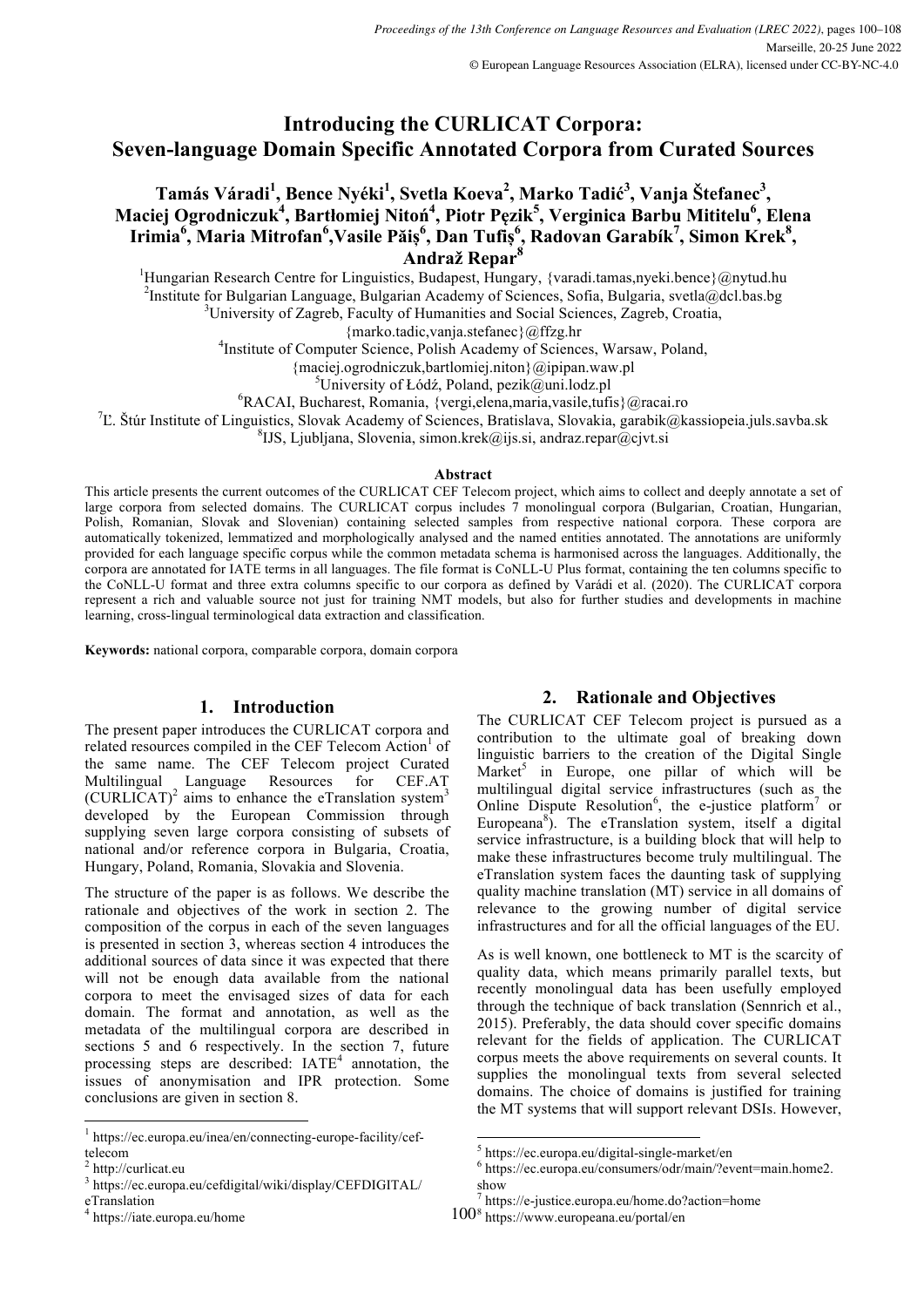the training material collected so far either by the MT development unit at the DGT or through several language resources collection campaigns (e.g.  $\text{ELRC}^9$  and  $\text{ELG}^{10}$ ) did not consist of data from national corpora particularly because, surprising as it may be, parts of national corpora are not automatically available to the EC, hence, the CURLICAT corpora represent new material, which will be available through the  $ELRC-SHARE^{11}$  repository.

The list of domains was not uniformly defined in advance since in different national and/or reference corpora the domain classifications use different criteria and therefore yield different categories. However, the overall list of domains could be composed of the following wider categories: science, culture, health, nature, politics, education, social issues, economy and finance.

From another perspective, the collection of corpora for selected domains may be seen as a large comparable corpus across seven languages. In addition to the standard lemmatization and morphosyntactic analysis plus named entities, all corpora will be annotated for the IATE terms in respective languages.

### **3. Composition of the Corpora**

The corpora cover domain specific subsets from the following national and/or reference corpora:

- Bulgarian National Corpus,
- Croatian National Corpus,
- Hungarian Gigaword Corpus (HGC), an extended new edition of the Hungarian National Corpus,
- Polish Open Science Metadata Corpus (POSMAC)
- CoRoLa, the reference corpus of the contemporary Romanian,
- Slovak National Corpus,
- Gigafida, a reference corpus of the Slovenian...

The planned size of each individual language corpus was at least 2 million sentences consisting of at least 20 million words. This means at least 5 million words and at least 500,000 sentences per domain if we take into account the four main domains (science, culture, health, economy and finance). However, there are some other domains covered by the collected language specific subcorpora (politics, nature, education).

In this section we present in detail only the first versions of the seven corpora, which are exctracted from the national and/or reference corpora. Some quantitative information on that process is presented in Table 1, where the column headings are the language codes. These numbers do not represent the final statistics since parts of the corpora are still undergoing cleanup and additional resources may be added before the end of the project.

| language  | bg    | hr    | hu    | pl <sup>12</sup> | ro    | sk    | sl    |
|-----------|-------|-------|-------|------------------|-------|-------|-------|
| documents | 6036  | 31k   | 630   | 127k             | 26k   | 5.5k  | 2340  |
| sentences | 1.68  | 1.04  | 3.37  | 2.67             | 3.56  | 1.01  | 1.72  |
| ſМl       |       |       |       |                  |       |       |       |
| tokens    | 22.81 | 20.77 | 69.36 | 65.01            | 95.10 | 13.02 | 36.76 |
| [M]       |       |       |       |                  |       |       |       |

Table 1: Basic information about the first versions of corpora as subsets of the national and/or reference corpora.

#### **3.1 Details of the Bulgarian Corpus**

The Bulgarian corpus consists of 6,036 documents with 22,809,225 tokens overall. The main source for the CURLICAT data is the Bulgarian National Corpus. However, to ensure enough copyright free documents we identified several new sources: library of scientific texts (books and PHD theses) and several other websites providing texts from required thematic domains. The linguistic annotation in the Corpus is divided into: (i) general annotation (tokenisation and sentence splitting), and (ii) detailed annotation. The detailed annotation includes morphosyntactic tagging (POS tagging and rich MSD annotation), and lemmatisation. The annotation of Bulgarian texts is further extended with noun phrases, and named entities.

The Bulgarian CURLICAT corpus is annotated with several annotation modules integrated in a pipeline (Koeva et al. 2020). The annotation modules of the pipeline integrate a sentence splitter, a tokenizer, a partof-speech tagger, a lemmatizer, a UDs parser, a named entity recogniser, a noun phrase parser, a EuroVoc descriptor annotator and an IATE term annotator. The sentence splitter, the tokenizer, the part-of-speech tagger and the lemmatizer are organised in a chain: Bulgarian Language Processing Chain – BGLPC (Koeva, Genov  $2011$ ). The data is dependency parsed with NLP-Cube<sup>13</sup>.

The accuracy of tagging with the BGLPC is 96.58%, and of lemmatization 98.31%.<sup>14</sup> The accuracy reported for the universal dependency parsing is as follows: 96.36 Morpho (measuring morphological attributes), 98.53 UPOS (Universal Part of Speech: measuring the correct prediction of the universal part of speech), 92.47 UAS (Unlabeled Attachment Score: measuring the linking to the correct word), and 88.93 LAS (Labelled Attachment Score: measuring both linking to another word and correctly predicting the link's label) (Boroș at al. 2018: 178).

#### **3.2 Details of the Croatian Corpus**

The Croatian corpus consists of 31,076 documents and 20,770,220 tokens overall. The corpus is composed of the subset of documents from the Croatian National Corpus<sup>15</sup> (Tadić, 2009) using the selection criteria such as publication source and topic coverage in accordance with the targeted domains. Application of these criteria resulted

<sup>&</sup>lt;sup>12</sup> The current version of the corpora includes only titles and abstracts (or their translations) in the Polish language. Full texts will be added as part of further work.

<sup>&</sup>lt;sup>13</sup> https://opensource.adobe.com/NLP-Cube/index.html  $14$  http://dcl.bas.bg/en/webservices/

<sup>101&</sup>lt;sup>15</sup> https://hnk.ffzg.unizg.hr

<sup>&</sup>lt;sup>9</sup> https://elrc-share.eu<br><sup>10</sup> https://european-language-grid.eu<br><sup>11</sup> https://elrc-share.eu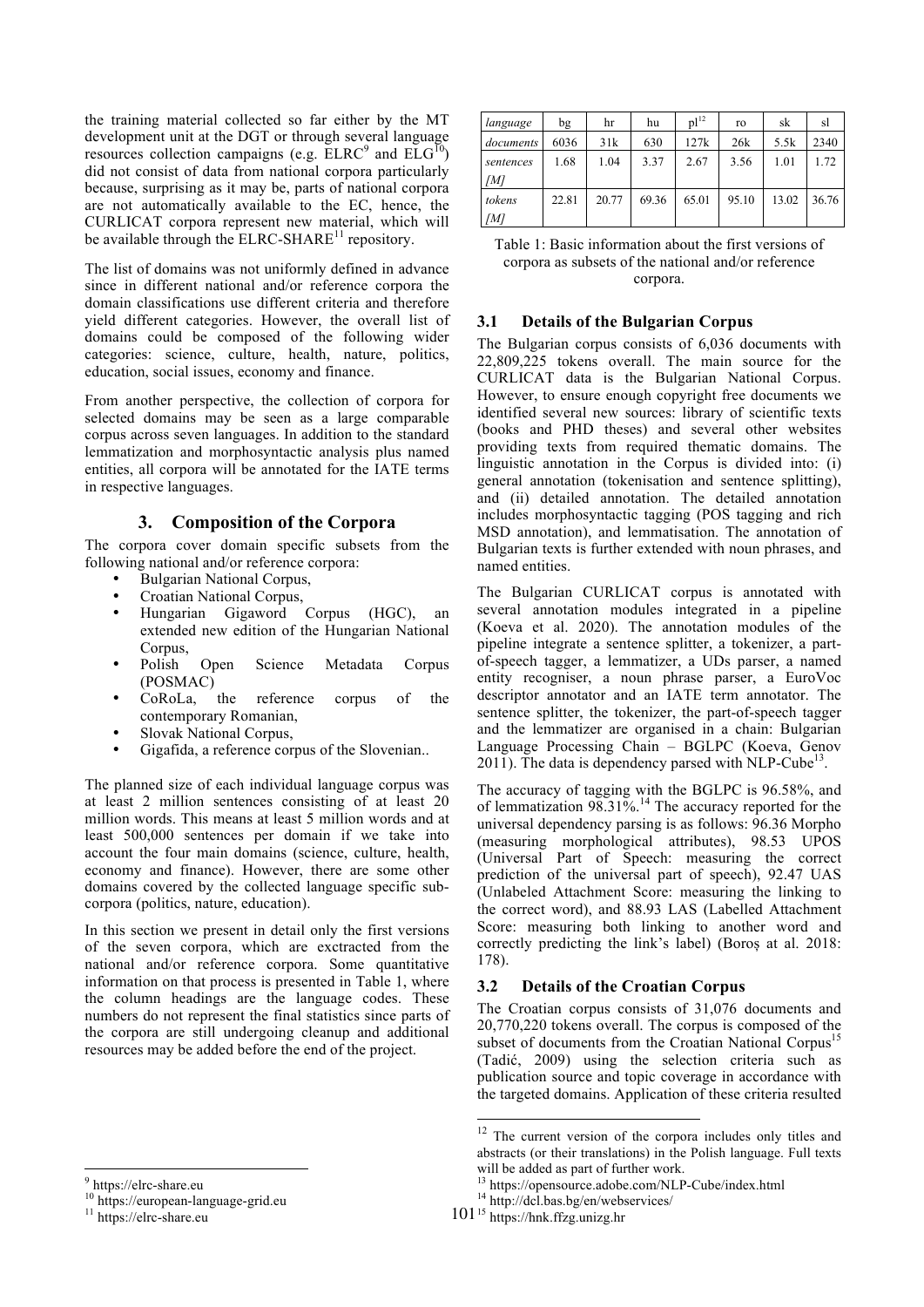in the majority of documents coming from the domain of culture. The documents are selected mostly from the culture pages of several national and regional daily newspapers and from the entire issues of a specialised biweekly for culture. The data for other domains will be taken from additional sources (see Section 4).

The corpus was sentence-split and tokenized using a fork $^{16}$  of ReLDI tokenizer tool<sup>17</sup>, adapted for use within the MARCELL project. Morphological and syntactic annotation was performed using the UDPipe tool (Straka et al., 2016) with pretrained v2.5 models for Croatian, while the NER was done using CLASSLA-StanfordNLP v1.0 standard Croatian NER models<sup>18</sup>

For these models (although with a different tokenization tool) the following scores are reported: 95.3 F1 score for lemmatization, 90.4 for morphosyntax, and 78.1 for dependency parsing (LAS). The annotation of the IATE terms by way of matching these terms with SWE/MWEs in the corpus is in progress.

#### **3.3 Details of the Hungarian Corpus**

The Hungarian corpus representing the subset of the Hungarian national corpus contains  $630$  documents<sup>19</sup> with 69,358,132 tokens. Apart from retrieving samples from the HNC, we also contacted several text providers in order to collect enough data in the domains of science, economy and culture.

The data was analysed with the e-magyar text processing system<sup>20</sup> (Váradi et al., 2018; Indig et al., 2019). The accuracy scores in Table 2 were originally reported in the latest paper on the updates of the e-magyar system (Simon et al., 2020).

The system was enhanced with detokenization functionality (precisely for the requirements of the previous MARCELL CEF-project since we use the data format from that project) to provide SpaceAfter=No annotation indicating no whitespace between two tokens in the original text. The corpus does not include dependency annotation, but it does contain noun phrase annotation. Additional scripts were created for extracting the necessary metadata, for converting the data to CoNLL-U Plus format, and for the annotation of IATE terms in the text. Furthermore, a new NER module was created based on the fine-tuning of huBERT (Nemeskey, 2020; Nemeskey, 2021), a neural language model that has achieved state-of-the-art results (approximately 99% of accuracy) in this task. The NER annotation is of special importance as it provides input data to the anonymisation module that is currently under development.

## **3.4 Details of the Polish Corpus**

The current version of the Polish Open Science Metadata  $Corpus<sup>21</sup> contains over 127k documents with more than$ 65M tokens.

For the purposes of the project 318,088 scientific publications were acquired over the programmatic interface endpoints provided by the Library of Science platform22. They were mostly articles and scientific studies and less frequently reviews from 45 disciplines and 8 fields of science published by more than 400 different publishers in more than 1000 scientific journals. The data was initially imported at the metadata level into a relational database using a collector tool<sup>23</sup>. Although the minimum size of the data (in tokens) to be delivered is almost reached by simply including titles and abstracts (in Polish) of the collected texts, efforts were made to extract sentences from the full text PDF documents to meet threshold requirements for the number of sentences . From over 19k of full texts available with CC-BY and CC-BY-SA licences, we obtained 48M additional tokens and over 1.8M sentences.

Corpus texts were automatically annotated with state-ofthe-art NLP tools for Polish within the collector framework:

- tokenized and morphologically analysed with Morfeusz2 morphological analyser (Kieraś and Woliński 2017)
- disambiguated with Concraft-pl tagger (Waszczuk, 2012) used to obtain segmentation, LEMMA and XPOS, Concraft-pl reaches 97.06% lemmatization accuracy
- named entity recognition with Liner2 (Marcińczuk et al. 2013), which reaches 0.81 F1 Final score (Wawer and Małek, 2018)
- dependency-parsed with COMBO parser (Rybak and Wróblewska 2018, Wróblewska and Rybak 2019), used to obtain UPOS (98.56 F1 score), FEATS (94.63 F1 score), HEAD and DEPREL (89.37 CLAS F1 Score) values

#### **3.5 Details of the Romanian Corpus**

The Romanian corpus contains 26k files, comprising over 95 million tokens. All the texts were obtained from the CoRoLa corpus (Tufiș et al., 2019).

The texts were extracted from the original corpus format and converted into TXT files. Each file has multiple levels of annotation: first, the texts were tokenized, lemmatized, morphologically annotated and dependency parsed using the UDPipe tool (Straka et al., 2016). Then, nominal phrases were identified using a component<sup>24</sup> extracted from the Tokenizing, Tagging and Lemmatizing (TTL) text processing platform developed at RACAI (Ion, 2007). Named entities were identified using a tool (Păiș et al., 2021b) trained on the LegalNERo corpus (Păiș et al., 2021a). IATE terms were identified using an internal tool (Coman et al., 2019), initially developed in the context of the MARCELL project, for annotating the Romanian subcorpus (Tufiș et al., 2020).

The Romanian BLARK tools were recently evaluated in (Păiș et al., 2021a). According to this evaluation, the model used for annotating the Romanian corpus offers 99.88% F1 for tokenization, 95.91% lemma accuracy, 97.15% UPOS accuracy and 96.24% XPOS accuracy

<sup>&</sup>lt;sup>16</sup> https://github.com/zzl-ffzg/reldi-tokeniser<br><sup>17</sup> https://github.com/clarinsi/reldi-tokeniser<br><sup>18</sup> http://hdl.handle.net/11356/1322<br><sup>19</sup> The low number of documents is due to composition of the selection, which is dominated by entire books.<br> $20 \frac{\text{http://e-magyar.hu}}{}$ 

 $21$  http://clip.ipipan.waw.pl/POSMAC

<sup>&</sup>lt;sup>22</sup> https://bibliotekanauki.pl/<br><sup>23</sup> http://git.nlp.ipipan.waw.pl/Marcell/collector

<sup>102&</sup>lt;sup>24</sup> https://github.com/racai-ai/RomanianTTLChunker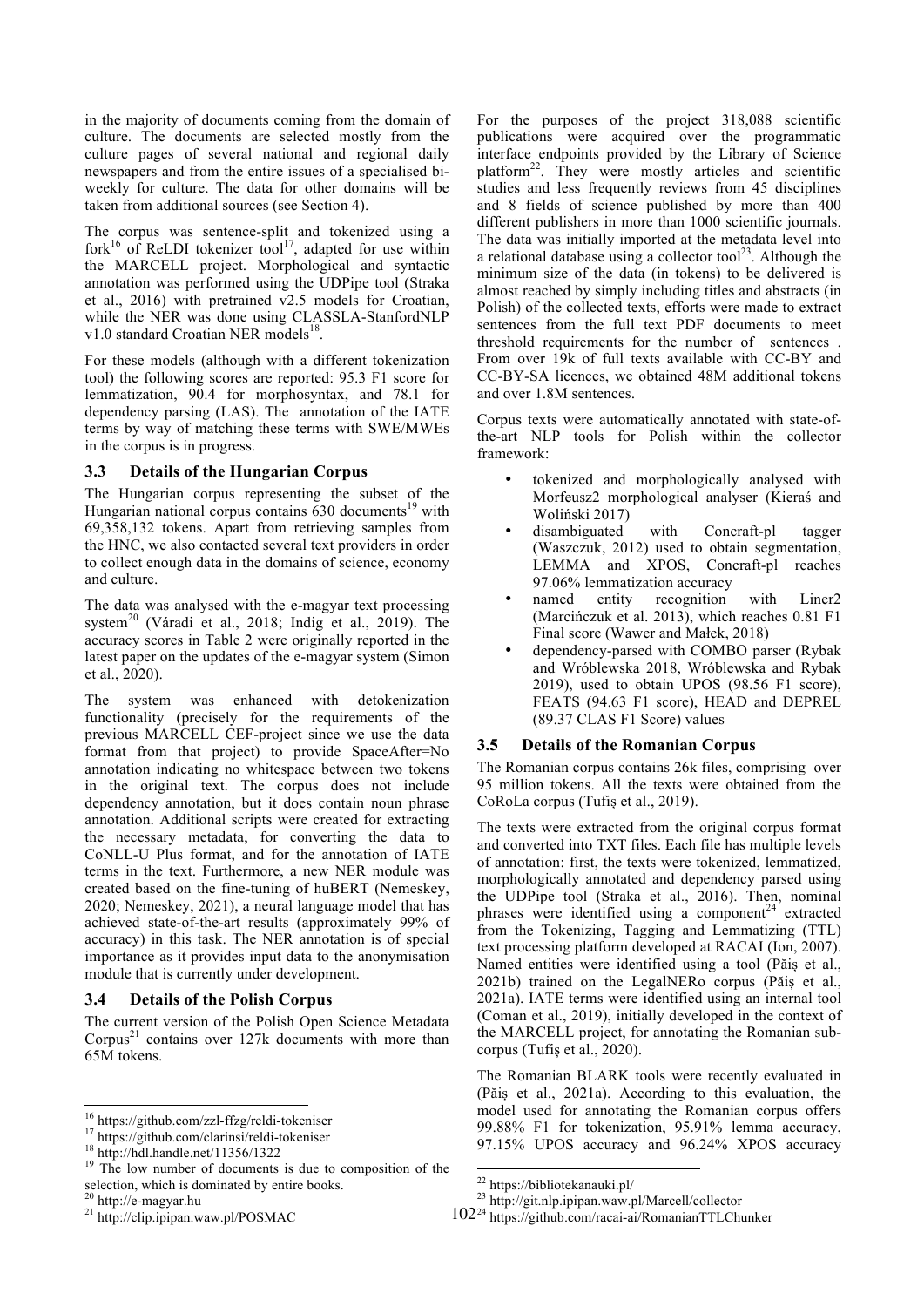(considering MSD tags), and 84.35% UAS (for dependency parsing), when evaluated on the RRT corpus. The anonymization system used in the Romanian CURLICAT corpus (Păiș et al., 2021b) is based on a NER system (Păiș et al, 2021c) which has an overall macro F1=86.84%, with individual F1 scores 98.86% for person entities, 80.89% for organizations and 76.01% for locations (these being the entities considered for anonymization). However, the anonymization system further uses textual markers, such as words written with first letter uppercase inside a sentence to further anonymize potentially unidentified entities, thus increasing the anonymization accuracy above the NER system's performance.

Annotation of IATE terms is performed using a new tool which should provide better results than the previously used tool in the MARCELL project, but there is currently no formal evaluation available. The new tool was already integrated into the RELATE portal and a paper describing it is currently under preparation.

The pipeline was integrated in the RELATE platform (Păiș et al., 2019) in order to allow high-speed parallel processing (Păiș et al., 2020) of the entire corpus. Finally, the resulting documents were exported in the CURLICAT specific format.

#### **3.6 Details of the Slovak Corpus**

The Slovak corpus contains 5,570 documents with 13 million tokens. The data is obtained as the subset from the Slovak National Corpus<sup>25</sup> (Garabík and Šimková 2012) corpora: a redistributable subset of the *prim-9.0* corpus, the corpus of Slovak Wikipedia and Necykopédia<sup>26</sup> *wiki-*2018-03 and the *od-justice-1.0* corpus of court rulings<sup>27</sup>. The data has been converted from the original corpus format, deduplicated by Onion (Pomikálek 2011; Benko 2019), tokenized, lemmatized and morphologically annotated with the Slovak MorphoDita model (Garabík and Bobeková, 2021) and dependency parsed with UDPipe (Straka et al., 2016). Named entity recognition is annotated with the NameTag 1 recognizer (Straková et al. 2014), trained on the Slovak named entity annotated corpus (Garabík, 2021).

The NLP pipeline of Slovak starts with and depends on lemmatization and full MSD tagging, additional steps depend on the text being already lemmatized and tagged. We are using a Slovak version of MorphoDita, trained on manually lemmatized and annotated corpus<sup>28</sup> r-mak-6.0. The analyser reaches 93.5% accuracy (all the accuracies are measured on a mixed genre and domain general language corpus) on the lemma+tag combination; 96.9% on the lemma+POS, and 98.2% on lemmas. Neglecting differences in case, the accuracy rises to 94.0% for the lemma+tag, and 99.0% for the lemmas only. These numbers include words not present in the morphological database (out-of-vocabulary) that are lemmatized by a statistical guesser; if we limit ourselves to known words, the lemma+tag accuracy will be 94.8%, lemma+POS 97.8% and lemmas 99.1%.

Though the available data reach the target size easily, it is extremely unbalanced with respect to style, genre and domain. Therefore we performed an additional data collection task, where we identified data sources with permissive licences and collected additional documents. This includes notably a subset of the Greenie online library<sup>29</sup> (a portal providing access to freely accessible, though not always redistributable e-books, mostly in Slovak) and scientific journals published within the Open Science framework (unfortunately, there is no central repository of Slovak Open Science content), focusing on domains of interest.

### **3.7 Details of the Slovenian Corpus**

The Slovenian corpus contains 2340 documents with 36 million tokens. The data was obtained from the Gigafida 2.0, which is a reference corpus of written Slovene. It comprises daily news, magazines, a selection of web texts (a certain portion of which covers news texts as well), and different types of publications (fiction, school books, and non-fiction). The texts have been selected and automatically processed with the aim of creating a corpus that represents a sample of modern standard Slovene and can be used for research in linguistics and other branches of the humanities, for compiling modern dictionaries, grammars, and learning materials, as well as for developing language technologies for Slovene. To identify those documents that can be classified into one of the domains of interest for CEF DSIs, namely culture, education, economy, finance, health, politics, we carried out a review of the documents included in the Gigafida 2.0 corpus. We were able to identify a large number of documents which allowed us to almost meet the minimum size of the data (in tokens) to be delivered, while the remainder will be procured from new text providers.

The selected samples were tokenized with the Slovenian tokenizer Obeliks4j (Grcar et al., 2012), and lemmatized, tagged and dependency parsed with a for $k^{30}$  of the StanfordNLP parser (Peng et al., 2018) trained on the ssj500k training corpus (Krek et al., 2017), which provides state-of-the-art performance<sup>31</sup> for the Slovene language with an accuracy of 97.06% for morphosyntactic tagging and 99.63% for lemmatization. Additional scripts have been created to extract metadata and annotate IATE terms.

#### **4. Additional Sources of Data**

Since for some domains the national and/or reference corpora in some languages couldn't provide enough data to reach the planned size of domain corpora, either for the limited number of samples or for the lack of IPR clearance, alternative sources of data had to be identified in the second step.

For each of the corpora the partners identified relevant sources of data. It should be noted that this project task is still running, so we can't present the exact figures yet, but the expected size for each domain in each language is one of the project requirements and we will certainly meet them.

<sup>&</sup>lt;sup>25</sup> https://korpus.juls.savba.sk<br><sup>26</sup> https://necyklopedia.org<br><sup>27</sup> https://korpus.sk/OpenData.html<br><sup>28</sup> https://korpus.sk/ver\_r(2d)mak.html

<sup>&</sup>lt;sup>29</sup> https://greenie.elist.sk/  $^{30}$  https://github.com/clarinsi/classla-stanfordnlp

<sup>103&</sup>lt;sup>31</sup> https://github.com/clarinsi/babushka-bench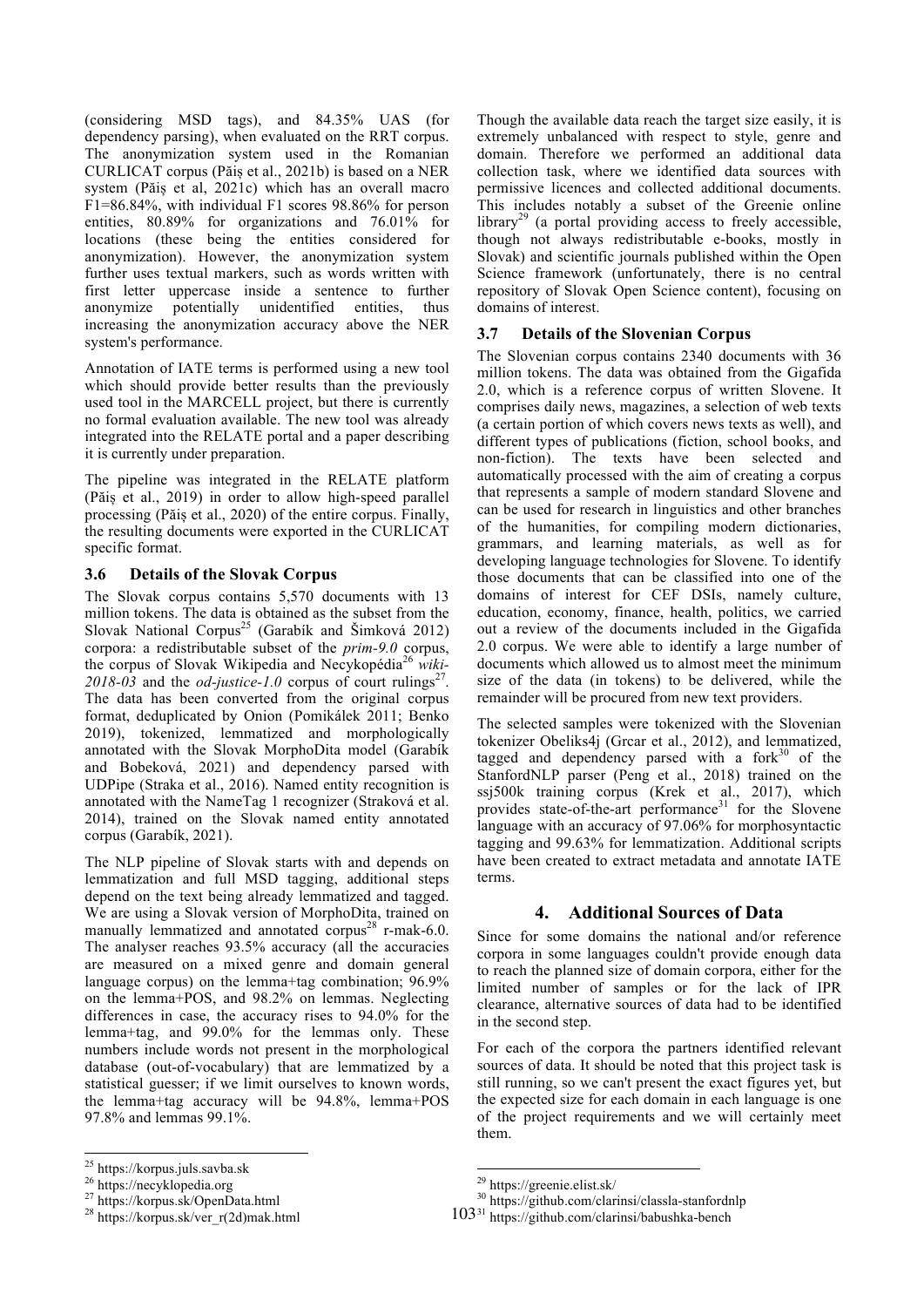For the data from additional sources, the whole chain of processing steps, described in Section 3, will have to be applied. Additional pre-processing steps are needed for the original texts files available in the formats that require them, such as text extraction from PDF or HTML.

### **5. Format and Annotation**

The corpora use the CoNLL-U Plus format. Each language specific subcorpus observes the same format, which was deliberately modelled after the CoNLL-U format by including several additional columns. The first ten (1 to 10) columns keep their CoNLL-U values, while the following 3 columns are specific to our corpora.

The columns are separated by a TAB character. There are the following columns (the detailed description of the first ten CoNLL-U columns, as well as the internal format of the file can be found at the Universal Dependencies site  $32$ and in (Váradi et al. 2020)):

ID FORM LEMMA UDPOS XPOS FEATS HEAD DEPREL DEPS MISC CURLICAT:NE CURLICAT:NP CURLICAT:IATE

- 1. ID: Word index, integer starting at 1 for each new sentence; may be a range for multi-word tokens; may be a decimal number for empty nodes
- 2. FORM: Word form (including punctuation)
- 3. LEMMA: Lemma
- 4. UPOS: Universal part-of-speech tag<sup>33</sup>
- 5. XPOS: Language-specific part-of-speech tag (morpho-syntactic description)
- 6. FEATS: List of morphological features
- 7. HEAD: Head of the current word (its ID or zero)
- 8. DEPREL: Universal dependency relation to the **HEAD**
- 9. DEPS: Enhanced dependency graph (optional)
- 10. MISC: Other information; e.g. missing white space between the token and the following one
- 11. CURLICAT:NE: the BIO (Beginning-In-Out) format annotation of the current token, O if it is not part of a named entity
- 12. CURLICAT:NP: the BIO format annotation of the current token, O if it is not part of a noun phrase
- 13. CURLICAT:IATE: the annotation of a IATE term by the language-independent code if it is (part of) a IATE term ('\_' otherwise)

Unless mentioned otherwise, the underscore  $($ ) is used to denote unspecified values in all fields.

Each document in the corpora is uniquely identified by its identifier constructed in the form XX-ID, where XX is the language code and ID is a unique identifier within one language corpus, derived from document identification number (e.g. by replacing characters disallowed in CoNLL-U format). Paragraphs and sentences are numbered (starting from 1) and assigned each a unique identifier as well (e.g. XX-ID-p2s1 marks the first sentence in the second paragraph of the document ID in the XX corpus). The complete text of the respective sentence is included as the text attribute.

#### **5.1 Accuracy of Lemmatisation and MSD**

In this subsection we present the cumulative accuracy of lemmatisation and MSD-tagging for comparison between languages. Although different combinations of processing tools were used for different languages, it could be noted that the performance over all languages is comparable.

| Language  | Tagging    | Accuracy |  |  |
|-----------|------------|----------|--|--|
| Bulgarian | lemma      | 0.983    |  |  |
|           | <b>MSD</b> | 0.966    |  |  |
| Croatian  | lemma      | 0.953    |  |  |
|           | <b>MSD</b> | 0.904    |  |  |
| Hungarian | lemma      | 0.963    |  |  |
|           | <b>MSD</b> | 0.963    |  |  |
| Polish    | lemma      | 0.971    |  |  |
|           | <b>MSD</b> | 0.946    |  |  |
| Romanian  | lemma      | 0.959    |  |  |
|           | <b>MSD</b> | 0.962    |  |  |
| Slovak    | lemma      | 0.982    |  |  |
|           | <b>MSD</b> | 0.935    |  |  |
| Slovenian | lemma      | 0.996    |  |  |
|           | <b>MSD</b> | 0.971    |  |  |

Table 2: Accuracy of lemmatization and MSD tagging

## **6. Metadata**

Principles of metadata encoding from CEF-project MARCELL (Váradi et al. 2020) are to be followed also in the current endeavour of creating a common metadata annotation schema. Metadata is, therefore, seen as a collection of information classified as *obligatory* (all partners have to provide it), *optional* (the field can be missing or containing an empty value in some language corpora), or *local* (annotation specific for a given language corpus, included for fidelity to the original source annotation).

*Obligatory* metadata fields in the future CURLICAT schema, that can be easily provided for all language corpora, are the following:

- *identifier*: is a short string uniquely identifying the document in its language corpora;
- *language:* the ISO 639-1 codes of the specific represented languages;
- date: the date for the creation of the document in the original source/national corpora, in ISO 8601 format;
- title: the human readable title of the source document, in the original language, e.g the title

 $32 \text{ https://universal dependencies.org/format.html}$ <br> $33 \text{ https://universal dependencies.org/u/pos/index.html}$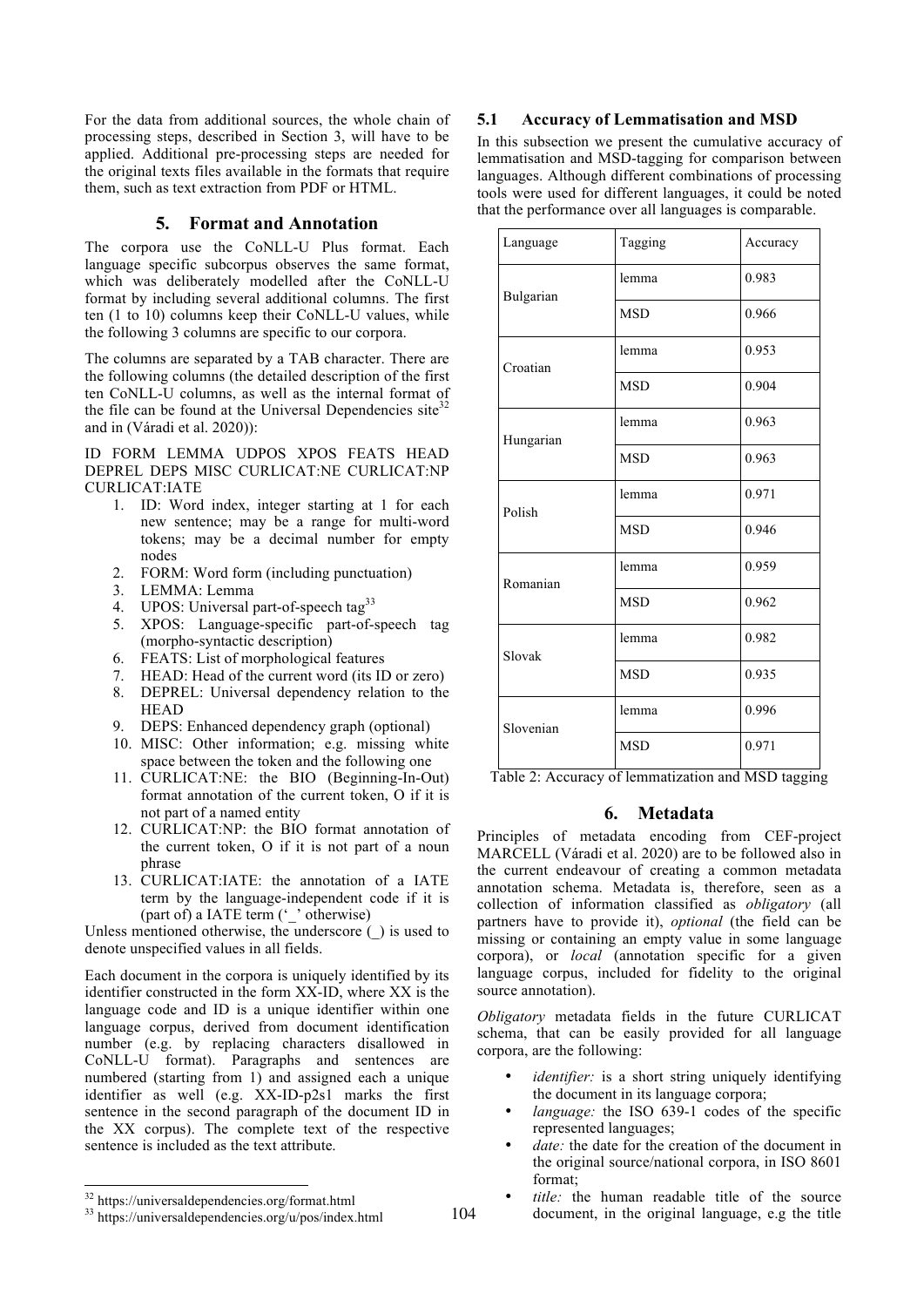of the book, chapter, paper, newspaper article etc. based on which the document was created;

- *type:* further specifies the type of the source document, in English e.g. book, chapter, paper, newspaper article, blogpost, etc.
- source: the name of the organization that published the source document, be it a Journal, Publishing House, Blog, Website, etc., in the original language;
- *domain:* the domain covered in the document, in English, selected from the predefined list of CURLICAT domains and based on the domain metadata fields in the source corpora;<br>no of: no of sentences, no of words.
- *no of*: no of sentences, no\_of\_punctuation, no\_of\_tokens: the total number of sentences, words, punctuation marks and tokens (words  $+$  punctuation marks) in the document.

Some examples of *optional* metadata fields that are taken into consideration are:

- *keywords:* contains several keywords related to the content of the document;
- *url:* is the original individual address the document was accessed at, if applicable);
- *style:* the literary style of the text in the document, selected from a predefined list: imaginative, memoirs, administrative, law, journalistic, etc;
- *author*: the name/s of the person/s that created the text in the source document;
- *subdomain:* a further classification of the documents into narrower categories, e.g. scientific fields for the Science domain, or cultural fields for the Culture domain;
- issn\_isbn\_eisbn: the International Standard Serial Number or International Standard Book Number of the source document.

Some local fields that we included come from the scientific publications descriptions that comprise the Polish corpus: *title in English, abstract in English, issue volume, issue number, page range, full text license, reviewers*, etc.

Such elaborated metadata schema will allow easy selection of relevant subcorpora, using metadata value as a criterion, thus facilitating the training of different indomain language models.

## **7. Future Processing Steps**

## **7.1 Terminology Annotation**

The corpora are currently being annotated for IATE terms. In the latest version of IATE database, that CURLICAT intends to use for annotation, we found the following number of terms for the respective languages<sup>34</sup>: Bulgarian 52,836, Croatian 33,932, Hungarian 64,780, Polish 93,003, Romanian 66,106, Slovak 60,685, Slovenian 71,921. Single word and multiword terms within the documents were annotated if their lemma and part-ofspeech coincide with the lemma and the part-of-speech of an IATE term.

### **7.2 Anonymisation**

The General Data Protection Regulation  $(GDPR)^{35}$ contains provisions and requirements for handling personal data of individuals, whatever their nationality or place of residence, and applies to any enterprise established in the European Economic Area (EEA). Furthermore, it considers that "the protection of natural persons in relation to the processing of personal data is a fundamental right". Different concepts need to be considered, such as: right to be forgotten, privacy by design (Spiekermann, 2012), transparency (full information is provided to individuals) and accountability (demonstrable responsibility for using personal data) (Goddard, 2017). Article 4, paragraph 5, of the GDPR, defines "pseudonymisation" as the processing of personal data in such a manner that the personal data can no longer be attributed to a specific data subject without the use of additional information. A distinction must be made between "local" pseudonymization, where a pseudonym is used within a single text to replace certain personal information, and "global" pseudonymization, where the same identifier is used in multiple texts to replace the same personal information (Francopoulo and Schaub, 2020). In the case of "global" pseudonymization, some reidentification may still be possible by combining different information from different contexts.

For the Romanian language, we considered the "local" pseudonymization approach, since this is more resilient to de-anonymization attacks. Furthermore, in order to allow more natural language processing algorithms to take advantage of the corpus, we decided to keep suffixes, specific to Romanian named entities, as part of the pseudonym being used. For this reason, we used the format #TYPE#ID suffix, where TYPE is the named entity type being replaced (PER,LOC,ORG,UNK), ID is the local identifier associated with the pseudonym and suffix is the corresponding suffix (if present). For example, "Maria" becomes " #PER#1 ", while "Mariei" becomes " #PER#1 ei". Experiments (Păiș et al., 2021c) have shown that implementation of this anonymization scheme in the raw text is handled well by the UDPipe annotation tool (it is treated as a single token, lemmatization is performed well given the suffix, the token is correctly identified as proper noun, etc.).

For the remaining languages, we will follow a general approach where we will reuse an existing named-entity recognition (NER) model and adapt it to an anonymisation setting. The NER models are languagespecific and based on the local versions of the BERT language model (e.g., huBERT (Nemeskey, 2020; Nemeskey, 2021) for Hungarian or SloBERTa (Ulčar and Robnik-Šikonja, 2021) for Slovenian). The identified entities will be replaced by placeholders of the same gender, grammatical categories (case, number) and the same inflectional paradigm.

While the anonymisation models will be developed for all languages involved in the project, anonymisation will not be applied to the entire corpus, but only where required by the text providers as a condition for including their documents in the corpus. For example, anonymisation will

<sup>&</sup>lt;sup>34</sup> https://iate.europa.eu/download-iate [accessed on 2022-01-17] 105 https://eur-lex.europa.eu/eli/reg/2016/679/oj<br><sup>34</sup> https://iate.europa.eu/download-iate [accessed on 2022-01-17] 105 https://eur-lex.europa.eu/eli/reg/ 35 Council Regulation 2016/679, 2016 O.J. (L119) (EU) 1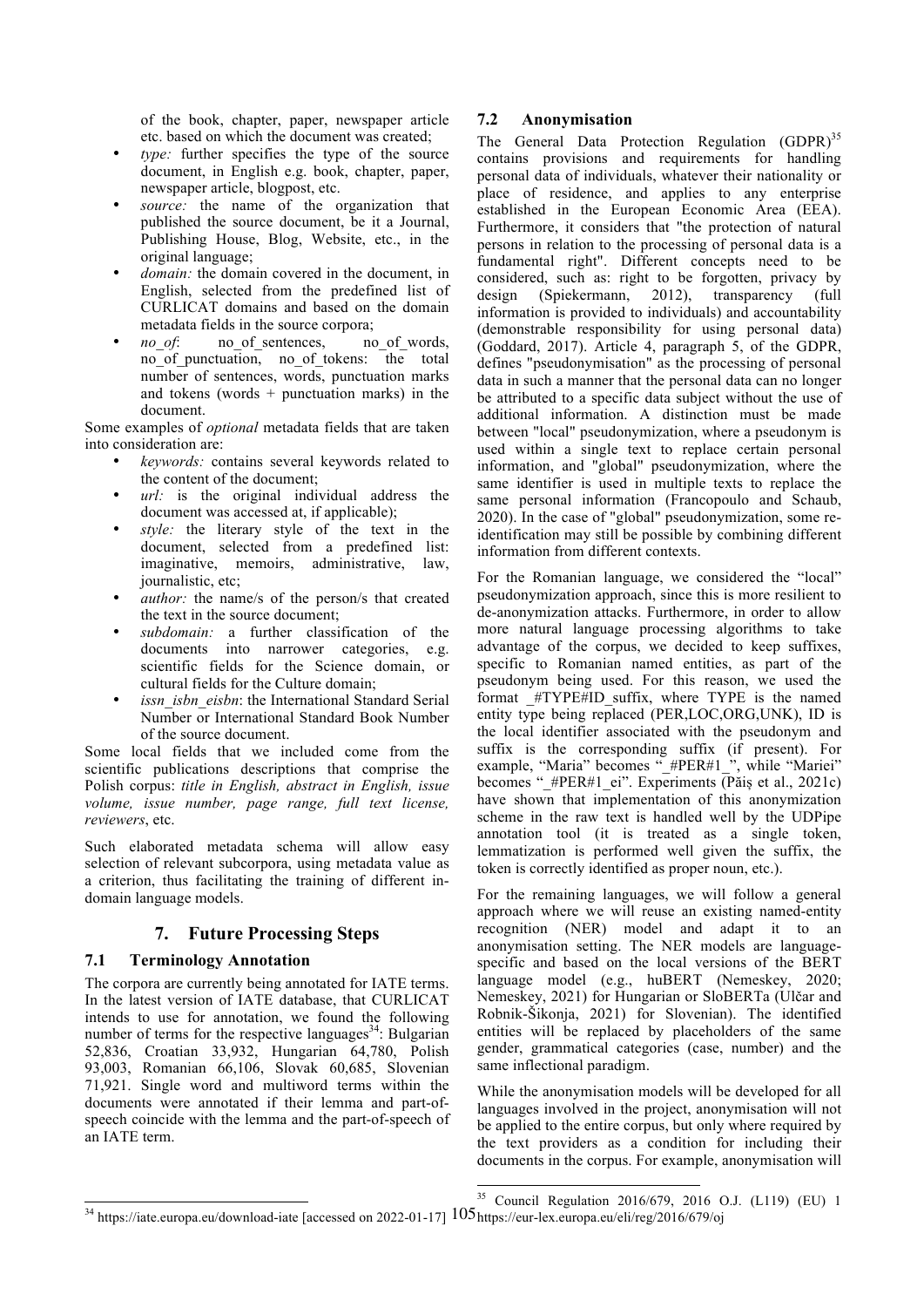not be performed for the Polish language documents, since they consist only of scientific texts and do not contain sensitive or personal data, and no anonymisation will be performed also for Croatian texts in the domains of science, economy and finance, for the same reason.

#### **7.3 Intellectual Property Rights (IPR) Clearance**

We selected documents for the Bulgarian corpus with licences such as: Universal Public Domain Dedication (CC0 1.0); Attribution 4.0 International (CC BY 4.0) and Attribution-ShareAlike 4.0 International (CC BY-SA 4.0). Thus, we are avoiding copyrighted material, which might limit the use of our dataset only for academic purposes.

We have chosen documents from government websites (ministries, government agencies, municipalities, European Union bodies and institutions), academic websites and their repositories granting access to full-text journal articles, other research articles, monographs, books, dissertations; ResearchGate repository with the applicable rights, the Bulgarian Portal for Open Science repository, media and NGOs (blogs, media, political bodies) websites which grant access to texts which are released under Creative Commons licences<sup>36</sup>.

The current Croatian data are selected from daily and biweekly newspapers culture pages and for some of these documents the IPR are cleared, and for the rest the negotiations with publishers are in process. For other relevant domains the sources of data will be from the open access journals with permissive licences, such as CC-BY or CC-BY-SA.

All metadata in the Polish Library of Science (including titles and abstracts) are available under the CC0 licence. Full texts are available with various licences but only texts available with CC-BY and CC-BY-SA licences will be extracted to maximise the use of the resulting resource.

As the data selected for CURLICAT delivery was extracted from the Romanian national reference corpus CoRoLa which was IPR cleared for search, but not for distribution, we had to contact the text providers with new agreement proposals, asking for their permission to distribute the selected document. We selected the major data providers and sent them updated agreement forms. Out of the 62 sent letters, we received 28 positive responses. At the end of this, a number of 3,042 documents were IPR-cleared and together with the IPRfree documents they cover the necessary delivery data in the CURLICAT project. However, we continue the campaign for IPR clearance of the entire CoRoLa corpus with respect to distribution.

The documents in the main Slovak National Corpus *prim-9.0* are annotated for their licensing status, and the redistributable subset of the corpus has been selected for the CURLICAT corpus. The exact licences vary, but only those allowing redistribution have been chosen. The size

https://creativecommons.org/licenses/by-nc-nd/4.0/, CC BY-NC 2.0: https://creativecommons.org/licenses/by-nc/2.0/, CC BY-NC-SA 2.5 BG, CC BY 3.0:

of the subset is 1.7 million tokens, or 93 thousand sentences. Other corpora of the Slovak National Corpus selected for the projects are the corpus of courtroom proceedings *od-justice-1.0* (exempt from copyright protection) of 1.3 billion tokens, 40 million sentences (after deduplication; the corpus contains many similar or identical sentences, thanks to its nature); the corpus of Slovak wikipedia texts *wiki-2019-08* (47 million tokens, 4 million sentences) and the *Necyklopédia* subset of corpus *wiki-2018-03* (1 million tokens, 70 thousand sentences), both under the CC BY-SA 3.0 licence. Additional texts collected from the Greenie library and from scientific publications adhering to the Open Science principles are covered predominantly under various variants of the CreativeCommons licence. Additionally, text acquisition for the Slovak National Corpus is an ongoing process where the text providers are asked to release their work under open licensing terms, if possible.

Most of the Slovenian data was selected from the Gigafida 2.0 national corpus, the text provision agreement of which provides that 10% of the corpus can be shared under the Creative Commons Attribution-ShareAlike 4.0 (CC-BY-SA 4.0) licence. New licensing agreements, preferably via the Gigafida 2.0 pipeline, will be concluded with additional text providers to fulfil the requirements of the project.

## **8. Conclusions**

We have described the composition and processing of the first version of domain dependent monolingual corpora in seven EU-official yet moderately under-resourced languages: Bulgarian, Croatian, Hungarian, Polish, Romanian, Slovak and Slovenian. These corpora are the first major result of the running CEF project CURLICAT. The metadata and the annotations are uniformly provided for each language specific corpus. The annotations follow the CoNLL-U Plus format with three additional specific columns as defined in the MARCELL project (Váradi et al. 2020). Beside the standard morphosyntactic analysis (lemmatization and PoS/MSD-tagging), named entity, the corpus is enriched with the annotations of IATE terms for some languages while the same processing for the rest of the languages is under way.

We strongly believe that this highly enriched set of domain dependent corpora will represent a valuable basic language resource for different kinds of linguistic research, starting with more traditional (e.g. contrastive linguistic issues) up to more contemporary ones (e.g. cross-lingual legal terminology extraction, cross-lingual entity mapping or neural machine translation training).

## **9. Acknowledgements**

The work reported here was supported by the European Commission in the CEF Telecom Programme (Action No: 2019-EU-IA-0034 CURLICAT).

## **10. Bibliographical References**

Benko, V. (2019). Deduplication in Large Web Corpora. In *Proceedings of the Workshop on Challenges in the Management of Large Corpora (CMLC-7)*. Leibniz-Institut für Deutsche Sprache, Mannheim, pp. 17–22.

 <sup>36</sup> CC BY-SA 4.0: https://creativecommons.org/licenses/bysa/4.0/deed.en, CC BY-NC-ND 4.0:

https://creativecommons.org/licenses/by/3.0/, CC BY-SA 3.0 IGO: https://creativecommons.org/licenses/by-sa/3.0/igo/.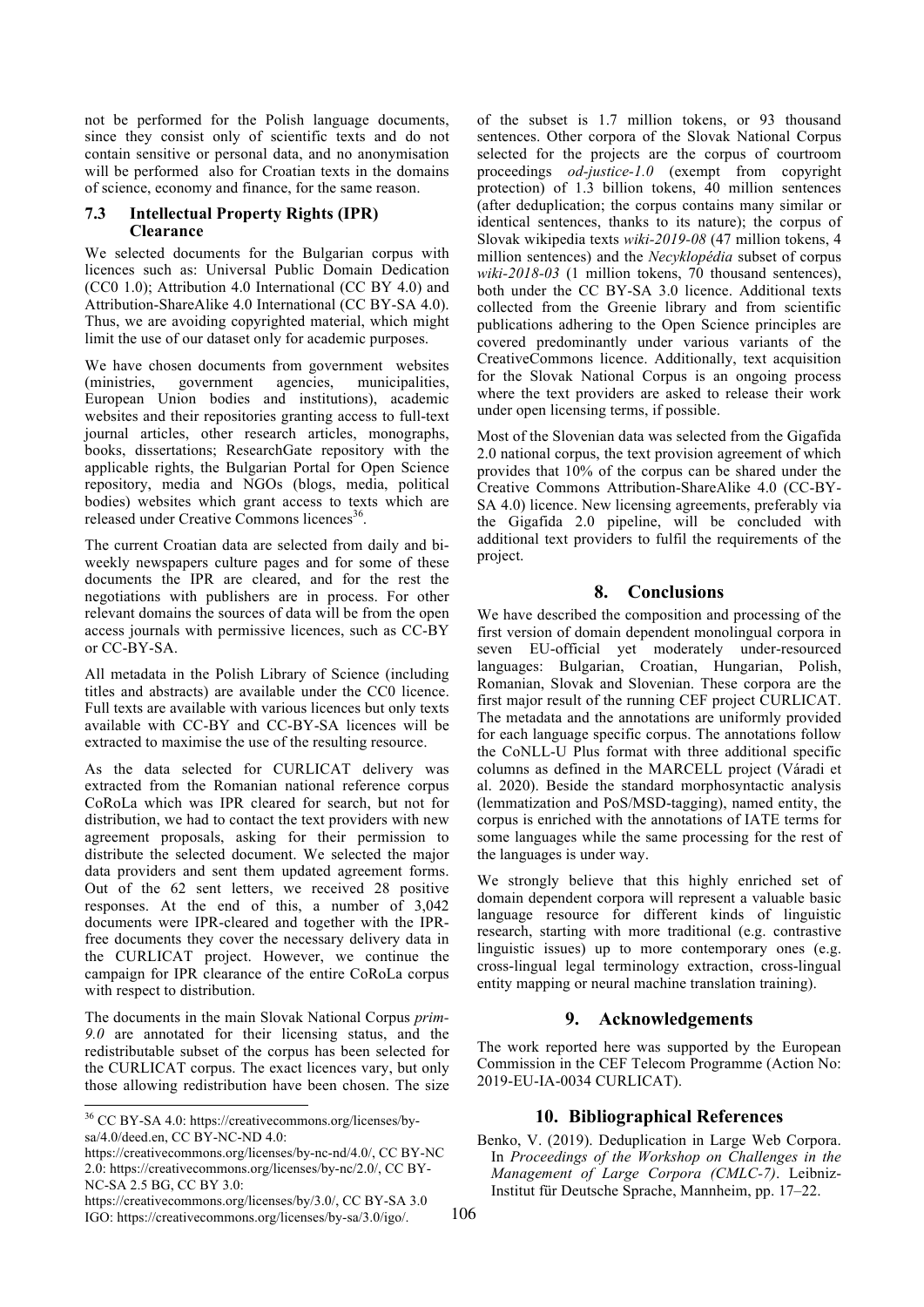- Brank, J., Leban, G., Grobelnik, M. (2017). Annotating Documents with Relevant Wikipedia Concepts. In *Proceedings of the Slovenian Conference on Data Mining and Data Warehouses (SiKDD 2017)*.
- Boroș, T., Dumitrescu, Ș.D., Burtica, R. (2018). NLP-Cube: End-to-End Raw Text Processing With Neural Networks. In *Proceedings of the CoNLL 2018 Shared Task: Multilingual Parsing from Raw Text to Universal Dependencies*, Association for Computational Linguistics. pp. 171–179.
- Coman, A., Mitrofan, M., Tufiș, D. (2019). Automatic identification and classification of legal terms in Romanian law texts. In *Proceedings of the International Conference on Linguistic Resources and Tools for Natural Language Processing (ConsILR 2019)*, pp. 3– 12.
- Francopoulo, G., & Schaub, L.-P. (2020). Anonymization for the GDPR in the Context of Citizen and Customer Relationship Management and NLP. In *Proceedings of the Workshop on Legal and Ethical Issues (Legal2020)*, pp. 9–14.
- Garabík, R. (2021). Rozpoznávanie pomenovaných entít v slovenčine – webové rozhranie. In: *Slovenská reč*,.  $86(3)$ :  $402 - 405$ .
- Garabík, R., Bobeková, K. (2021). Lematizácia, morfologická anotácia a dezambiguácia slovenského textu – webové rozhranie. In: *Slovenská reč*, 86(1):. 104–109.
- Garabík, R., Karčová, A., Šimková, M., Brída, R., Žáková, A. (2016). *Skloňovanie podstatných mien v slovenčine s korpusovými príkladmi*. Vydavateľstvo Mikula, Bratislava.
- Garabík, R., Šimková, M. (2012). The Slovak National Corpus and its Corpus Linguistic Resources. In *Prace Filologiczne*, vol. LXIII. Warszawa 2012. Wydział polonistyki Uniwersytetu Warszawskiego, pp. 109–119.
- Goddard, M. (2017). The EU General Data Protection Regulation (GDPR): European Regulation that has a Global Impact. *International Journal of Market Research*, 59(6), pp. 703–705.
- Indig, B., Sass, B., Simon, E., Mittelholcz, I., Vadász, N., Makrai, M. (2019). One format to rule them all – The emtsv pipeline for Hungarian. In *Proceedings of the 13th Linguistic Annotation Workshop*, pp. 155–165, Florence, Italy.
- Ion, R. (2007). *Word Sense Disambiguation Methods Applied to English and Romanian*. (PhD Thesis) Romanian Academy, Bucharest.
- Johnson, J., Douze, M., Jégou, H. (2017). Billion-scale similarity search with GPUs. arXiv preprint arXiv:1702.08734.
- Kieraś, W., Woliński, M. (2017). Morfeusz 2 analizator i generator fleksyjny dla języka polskiego. *Język Polski*, XCVII(1):75–83.
- Koeva, S., Genov, A. (2011). Bulgarian Language Processing Chain. In *Proceedings of the Workshop on the Integration of Multilingual Resources and Tools in Web Applications*, Hamburg.
- Koeva S., Obreshkov N., Yalamov M. (2020). Natural Language Processing Pipeline to Annotate Bulgarian Legislative Documents. In *Proceedings of the 12th Conference on Language Resources and Evaluation* (LREC 2020), pp. 6988–6994.
- Krek, S. et al. (2017). *Training corpus ssj500k 2.0*. Slovenian language resource repository CLARIN.SI, http://hdl.handle.net/11356/1165.
- Leban, G., Fortuna, B., Brank, J., Grobelnik, M. (2014). Event registry: learning about world events from news. In *Proceedings of the 23rd International Conference on World Wide Web*, pp. 107–110.
- Logar, N., Grčar, M., Brakus, M., Erjavec, T., Arhar Holdt, Š., Krek, S. (2012). *Korpusi slovenskega jezika Gigafida, KRES, ccGigafida in ccKRES: gradnja, vsebina, uporaba*. Ljubljana: Trojina, zavod za uporabno slovenistiko: Fakulteta za družbene vede.
- Marcińczuk, M., Kocoń, J., Gawor, M. (2018). Recognition of Named Entities for Polish-Comparison of Deep Learning and Conditional Random Fields Approaches. In M. Ogrodniczuk and Ł. Kobyliński (eds.): *Proceedings of the PolEval 2018 Workshop*, pp. 63–73, Institute of Computer Science, Polish Academy of Science, Warszawa.
- Nemeskey, D. M. (2020). *Natural Language Processing Methods for Language Modeling*. Ph.D. thesis, Eötvös Loránd University.
- Nemeskey, D. M. (2021). Introducing huBERT. In *XVII. Magyar Számítógépes Nyelvészeti Konferencia (MSZNY2021)*, pages 3–14, Szeged.
- Păiș, V., Tufiș, D., Ion, R. (2019). Integration of Romanian NLP tools into the RELATE platform. In *Proceedings of the International Conference on Linguistic Resources and Tools for Natural Language Processing (ConsILR 2019)*, pp 181–192.
- Păiș, V., Ion, R., & Tufiș, D. (2020). A Processing Platform Relating Data and Tools for Romanian Language. In *Proceedings of the 1st International Workshop on Language Technology Platforms (IWLTP 2020)*, pp. 81–88.
- Păiș, V., Mitrofan, M., Gasan, C. L., Ianov, A., Ghiță, C., Coneschi, V. S., & Onuț, A. (2021a). *Romanian Named Entity Recognition in the Legal domain (LegalNERo)* [Dataset]. Zenodo, doi:10.5281/zenodo.4772094.
- Păiș, V., Mitrofan, M., Gasan, C. L., Coneschi, V., & Ianov, A. (2021b). Named Entity Recognition in the Romanian Legal Domain. In *Proceedings of the Natural Legal Language Processing Workshop (NLLP 2021)*, pp. 9–18.
- Păiș, V., Irimia, E., Ion, R., Tufiș, D., Mitrofan, M., Barbu Mititelu, V., Avram, A.M., Curea, E. (2021c). Romanian text anonymization experiments from the CURLICAT project. In *Proceedings of the International Conference on Linguistic Resources and Tools for Natural Language Processing (ConsILR 2021)*.
- Păiș, V., Ion, R., Avram, A.M, Mitrofan, M., Tufiș, D. (2021d). In-depth evaluation of Romanian natural language processing pipelines. In the Romanian Journal of Information Science and Technology (ROMJIST). vol. 24, no. 4, pp. 384--401, 2021a
- Peng, Q., Dozat, T., Zhang, Y., Manning, C.D. (2018). Universal Dependency Parsing from Scratch. In *Proceedings of the CoNLL 2018 Shared Task: Multilingual Parsing from Raw Text to Universal Dependencies*, pp. 160–170.
- 107 republic.Pomikálek, J. (2011). *Removing boilerplate and duplicate content from web corpora*. PhD thesis, Masaryk university, Faculty of informatics, Brno, Czech